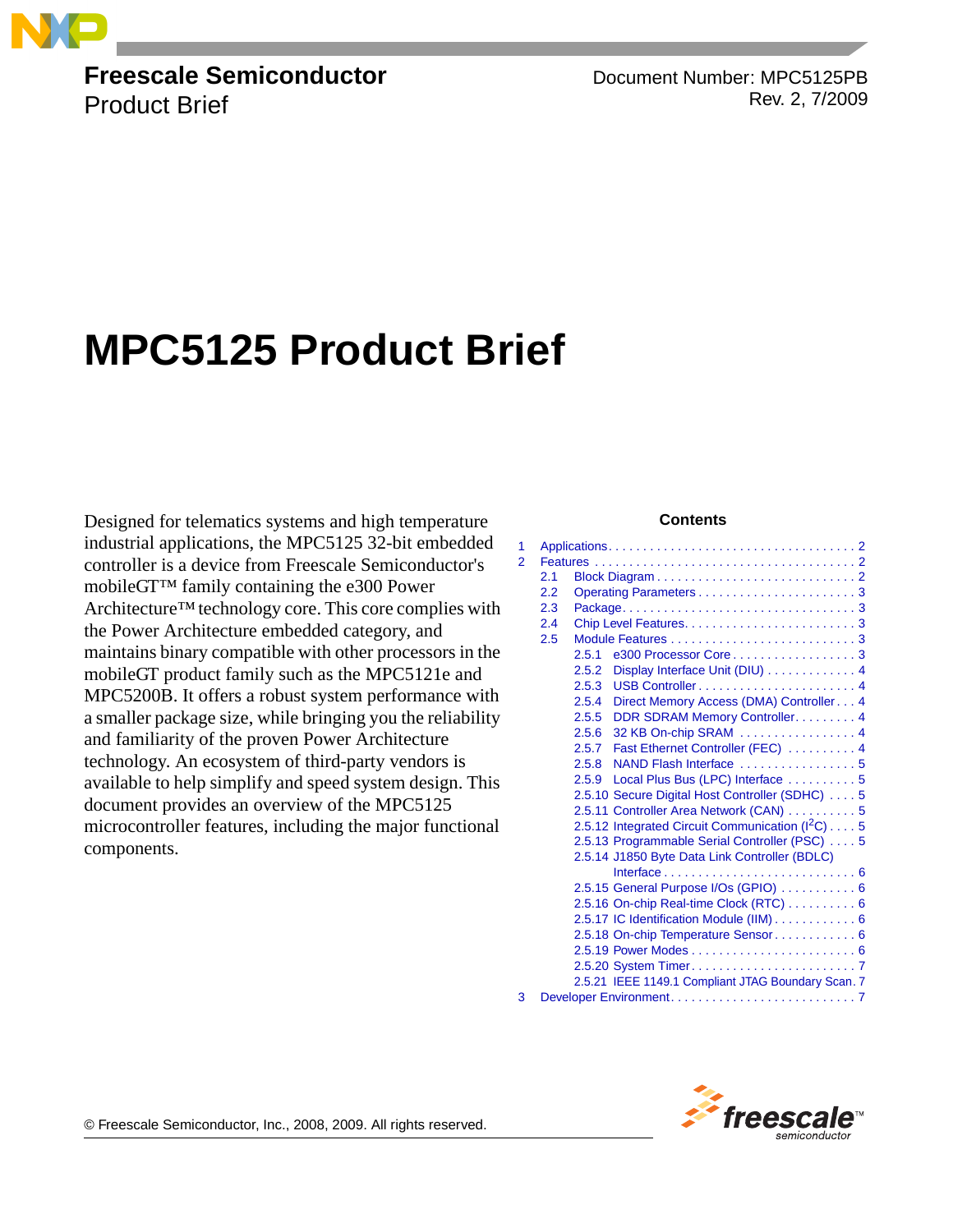

## <span id="page-1-0"></span>**1 Applications**

The MPC5125 is well suited to network-connected automotive and industrial applications that require complex real-time control and robust performance, such as the following:

- Telematics
- Industrial automation
- Avionics
- Robotics
- Motion control
- Utilities / Power Management
- Medical instrumentation

## <span id="page-1-1"></span>**2 Features**

### <span id="page-1-2"></span>**2.1 Block Diagram**

[Figure 1](#page-1-3) shows a top-level block diagram of the MPC5125.



<span id="page-1-3"></span>**MPC5125 Product Brief, Rev. 2**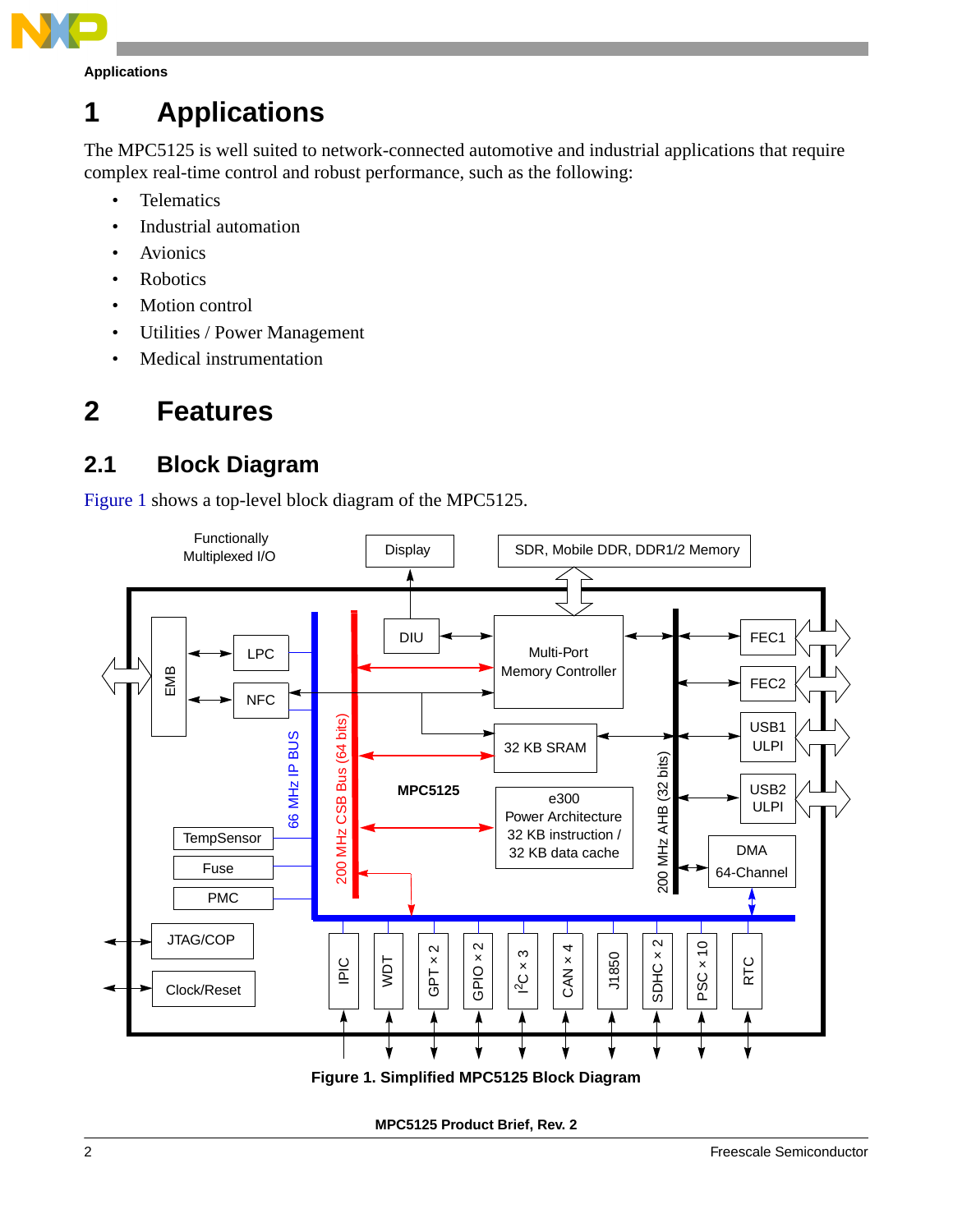

### <span id="page-2-0"></span>**2.2 Operating Parameters**

- As fast as 400 MHz
- $-40$  to 125 °C junction temperature

### <span id="page-2-1"></span>**2.3 Package**

• 324-pin plastic ball grid array (TEPBGA)

### <span id="page-2-2"></span>**2.4 Chip Level Features**

Major features of the MPC5125 are as follows:

- e300 Power Architecture processor core (enhanced version of the MPC603e core), operates as fast as 400 MHz
- Low power design
- Display interface unit (DIU)
- DDR1, DDR2, low-power mobile DDR (LPDDR), and 1.8 V/3.3 V SDR DRAM memory controllers
- 32 KB on-chip SRAM
- USB 2.0 OTG controller with ULPI interface
- DMA subsystem
- Flexible multi-function external memory bus (EMB) interface
- NAND flash controller (NFC)
- LocalPlus interface (LPC)
- 10/100Base Ethernet
- MMC/SD/SDIO card host controller (SDHC)
- Programmable serial controller (PSC)
- Inter-integrated circuit  $(I<sup>2</sup>C)$  communication interfaces
- Controller area network (CAN)
- J1850 byte data link controller (BDLC) interface
- On-chip real-time clock (RTC)
- On-chip temperature sensor
- IC Identification module (IIM)

### <span id="page-2-3"></span>**2.5 Module Features**

The following is a brief summary of the functional blocks in the MPC5125. For more detailed information, refer to the *MPC5125 Reference Manual* (MPC5125RM).

#### **2.5.1 e300 Processor Core**

• Power Architecture instruction set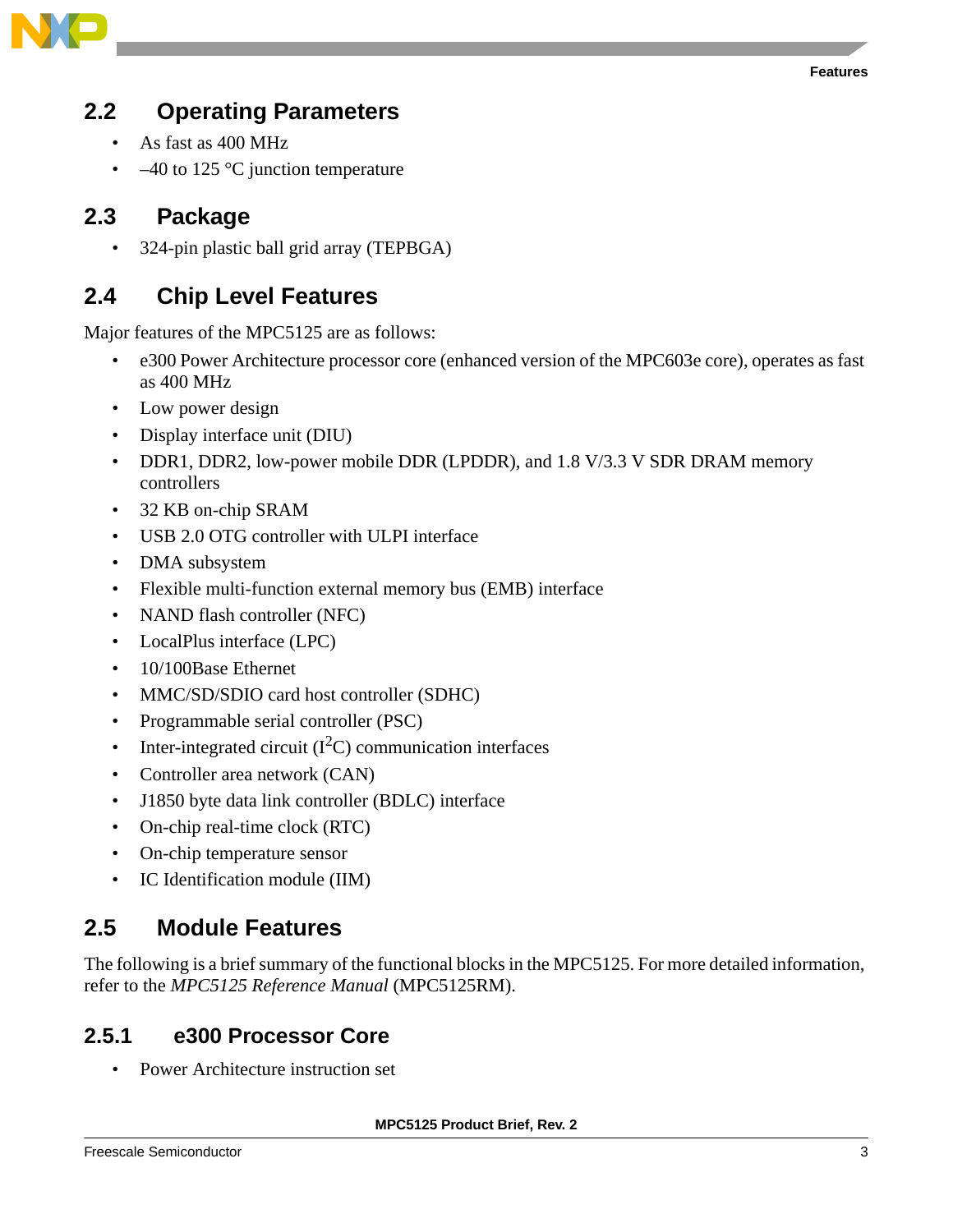

- 32 KB instruction cache
- 32 KB data cache
- High-performance, superscalar processor core with a four-stage pipeline
- Dual-issue processor with integrated floating-point unit and dual integer units
- Dynamic power management

### **2.5.2 Display Interface Unit (DIU)**

- Supports LCD display resolution as high as  $1280 \times 720$
- Supports refresh rate as high as 60 Hz
- Color depth as high as 24 bits per pixel
- Hardware n-plane accelerated blending

#### **2.5.3 USB Controller**

- Two on-chip USB controllers with On-The-Go (OTG) host/device capability
- Each supports high-speed (480 Mbps), full-speed (12 Mbps), and low-speed (1.5 Mbps)
- Both USB controllers can be accessed through the ULPI interface

#### **2.5.4 Direct Memory Access (DMA) Controller**

- 64-channel on-chip DMA engine with advanced capabilities
- Supports channel linking and scatter/gather processing

#### **2.5.5 DDR SDRAM Memory Controller**

- Supports 16-bit wide and 32-bit wide DDR1, DDR2, and LPDDR, 32-bit SDR SDRAM devices at speeds as fast as 200 MHz
- Supports two chip selects

#### **2.5.6 32 KB On-chip SRAM**

• Usable as e300 core scratch pad memory

#### **2.5.7 Fast Ethernet Controller (FEC)**

- Two Ethernet controllers
- Supports 100 Mbps/10 Mbps IEEE 802.3 MII
- Supports 10 Mbps 7-wire interface
- IEEE 802.3 full duplex flow control
- Supports RMII interface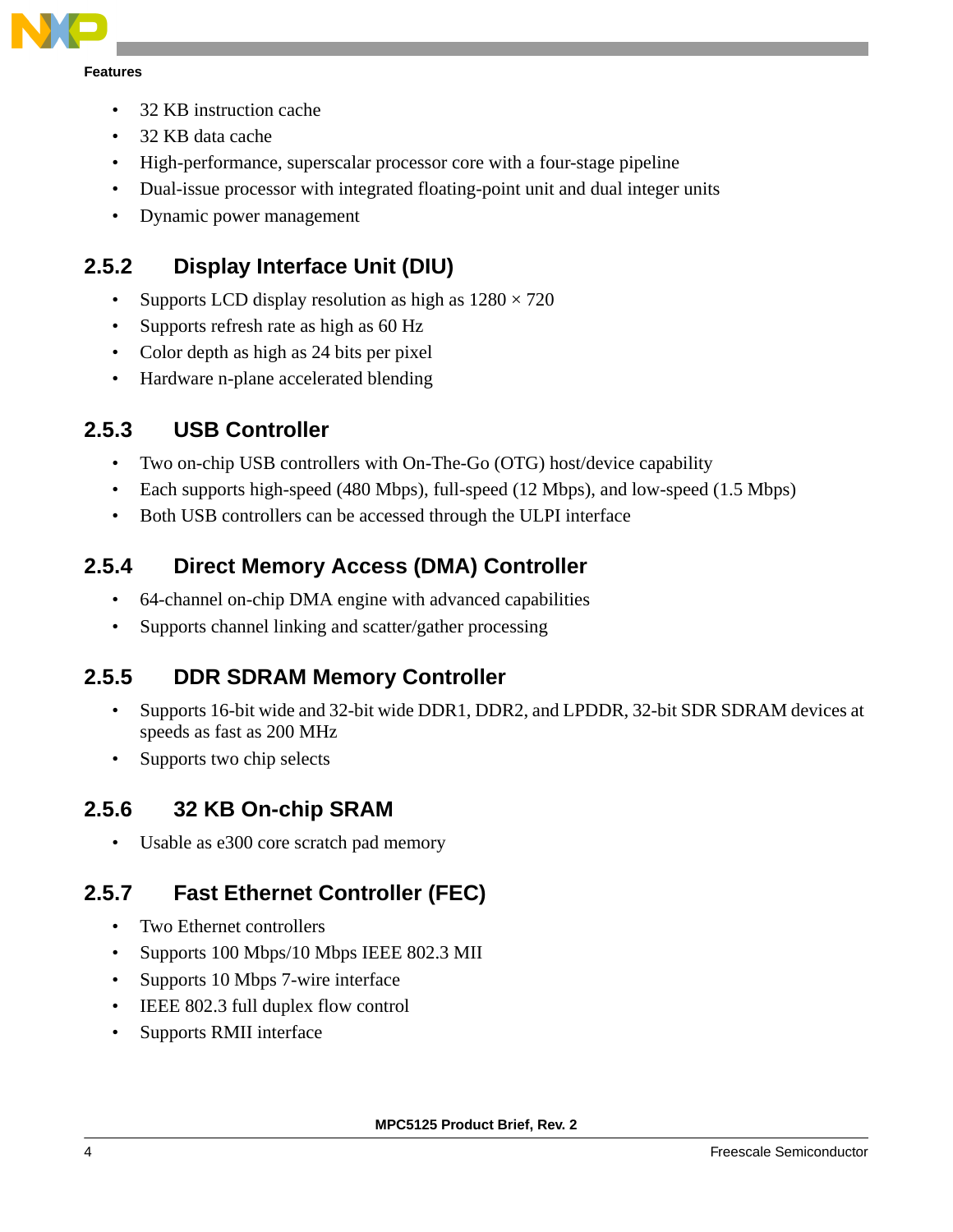

#### **2.5.8 NAND Flash Interface**

- Supports NAND flashes with 8-bit or 16-bit data width
- Supports booting from page size  $\geq$  2 KB NAND devices
- Supports 512 byte/2 KB/4 KB/8 KB page NAND devices
- Supports four chip selects
- BCH ECC engine,  $0/4/6/8/12/16/24/32$ -bit error correction mode

#### **2.5.9 Local Plus Bus (LPC) Interface**

- Interface to external memory-mapped or chip-selected devices
- 32-bit address bus
- 32-bit data bus
- Eight chip selects
- Supports burst mode flash
- Supports 32-bit ALE-muxed interface
- Supports as many as 42-bit non-muxed interfaces
- Supports large-packet DMA transfers

#### **2.5.10 Secure Digital Host Controller (SDHC)**

- Two SD/SDIO/MMC card interfaces
- Compliant with SD and SDIO specification version 1.x
- Compliant with MMC card specification
- 200 Mbps data rate in 4-bit mode

#### **2.5.11 Controller Area Network (CAN)**

- Four CAN interfaces
- Implementation of CAN protocol, version 2.0 A/B
- Programmable wakeup functionality
- Both support either low speed or high speed

### **2.5.12 Integrated Circuit Communication (I2C)**

- Three inter-integrated circuit  $(I<sup>2</sup>C)$  communication interfaces
- Input digital noise filtering
- Master and slave modes supported

#### **2.5.13 Programmable Serial Controller (PSC)**

• Ten programmable serial controllers (PSC)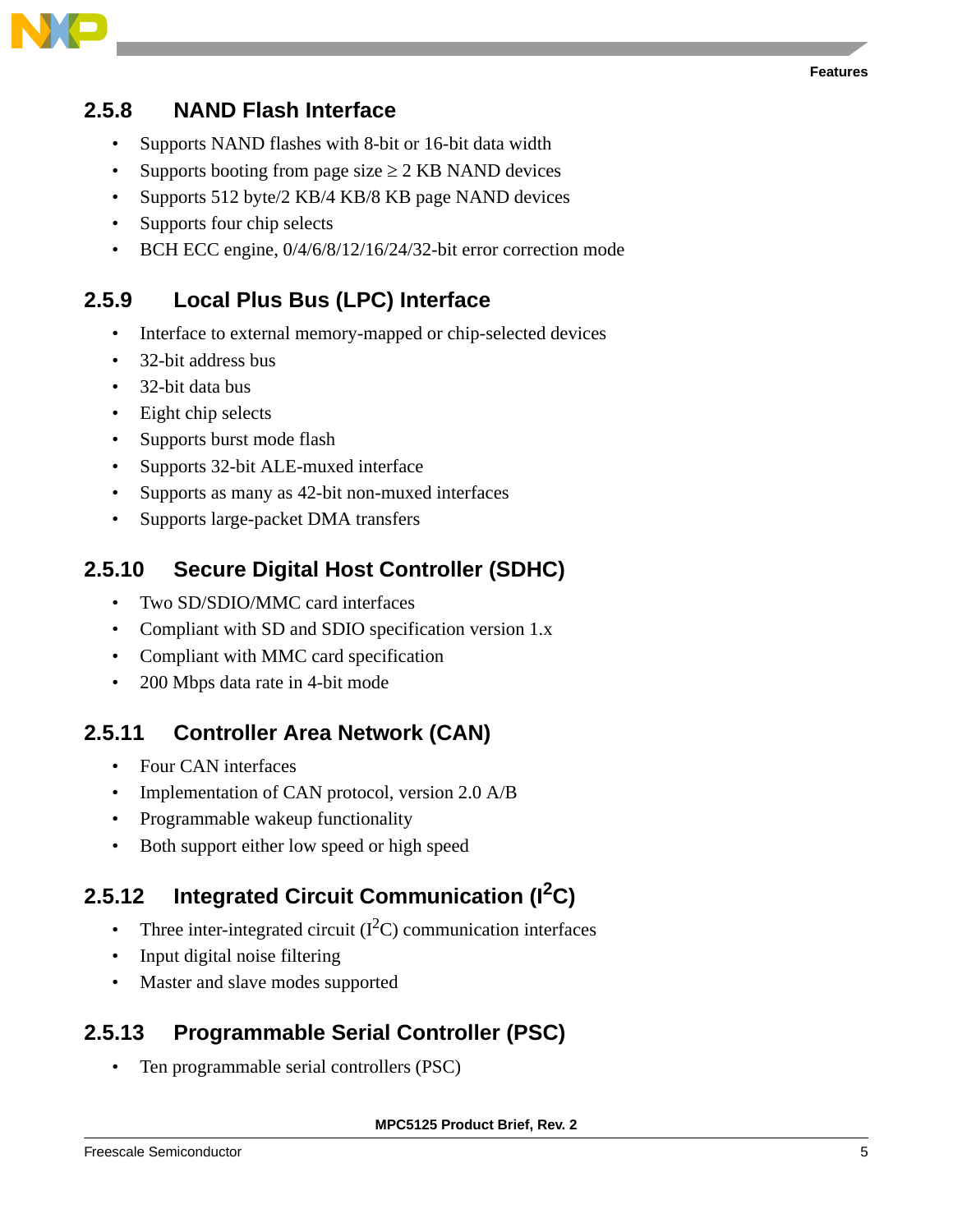

**Features**

- Each PSC is a flexible serial communication engine, supporting the following protocols:
	- Universal asynchronous receiver/transmitter (UART)
	- Codec/Pulse-code modulation (PCM)
	- Inter-IC sound bus  $(I^2S)$
	- Serial Peripheral Interface (SPI)
	- $-$  AC97
- Each PSC is serviced by a centralized FIFO to provide buffer storage

### **2.5.14 J1850 Byte Data Link Controller (BDLC) Interface**

- SAE J1850 Class B data communications network interface compliant
- ISO-compatible for low speed  $\left($  < 125 Kbps) serial data communications
- Digital noise filter

### **2.5.15 General Purpose I/Os (GPIO)**

- 64 general-purpose I/Os (GPIOs)
- Four GPIOs in  $V<sub>BAT</sub>$  power domain available for external wake up

### **2.5.16 On-chip Real-time Clock (RTC)**

- Real-time clock runs from separate  $V<sub>BAT</sub>$  power domain
- Programmable alarm
- Periodic interrupts for one second, one minute, one day
- Runs with external 32 kHz crystal or external clock source

### **2.5.17 IC Identification Module (IIM)**

• One fuse bank user space (32 bytes)

#### **2.5.18 On-chip Temperature Sensor**

• Capable of generating an interrupt at a programmable temperature level

#### **2.5.19 Power Modes**

- Run
- Doze
- Nap
- Sleep
- Deep sleep mode
- Hibernation mode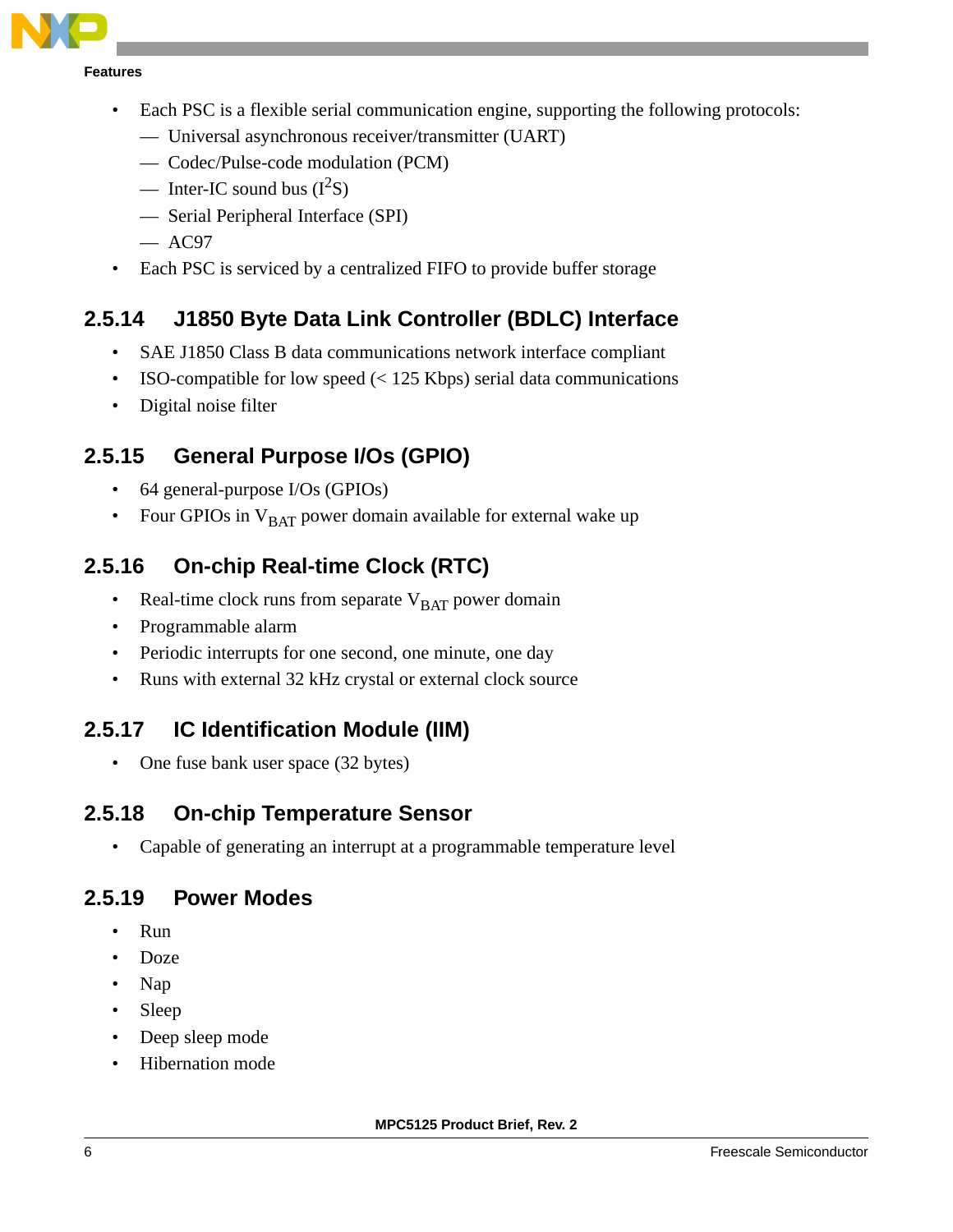

#### **2.5.20 System Timer**

- Real-time clock
- 16 general-purpose timers

#### **2.5.21 IEEE 1149.1 Compliant JTAG Boundary Scan**

### **3 Developer Environment**

The MPC5125 supports similar tools and third party developers as other mobileGT products, offering a widespread, established network of tools and software vendors.

The following development support is available.

- Evaluation/development boards
- **IDE/tool** chains
- $C/C++$  compilers
- Hardware and software debuggers
- Initialization/boot code generators
- Software libraries
- Device/module drivers
- JTAG interfaces
- Third party real-time operating systems (RTOS)